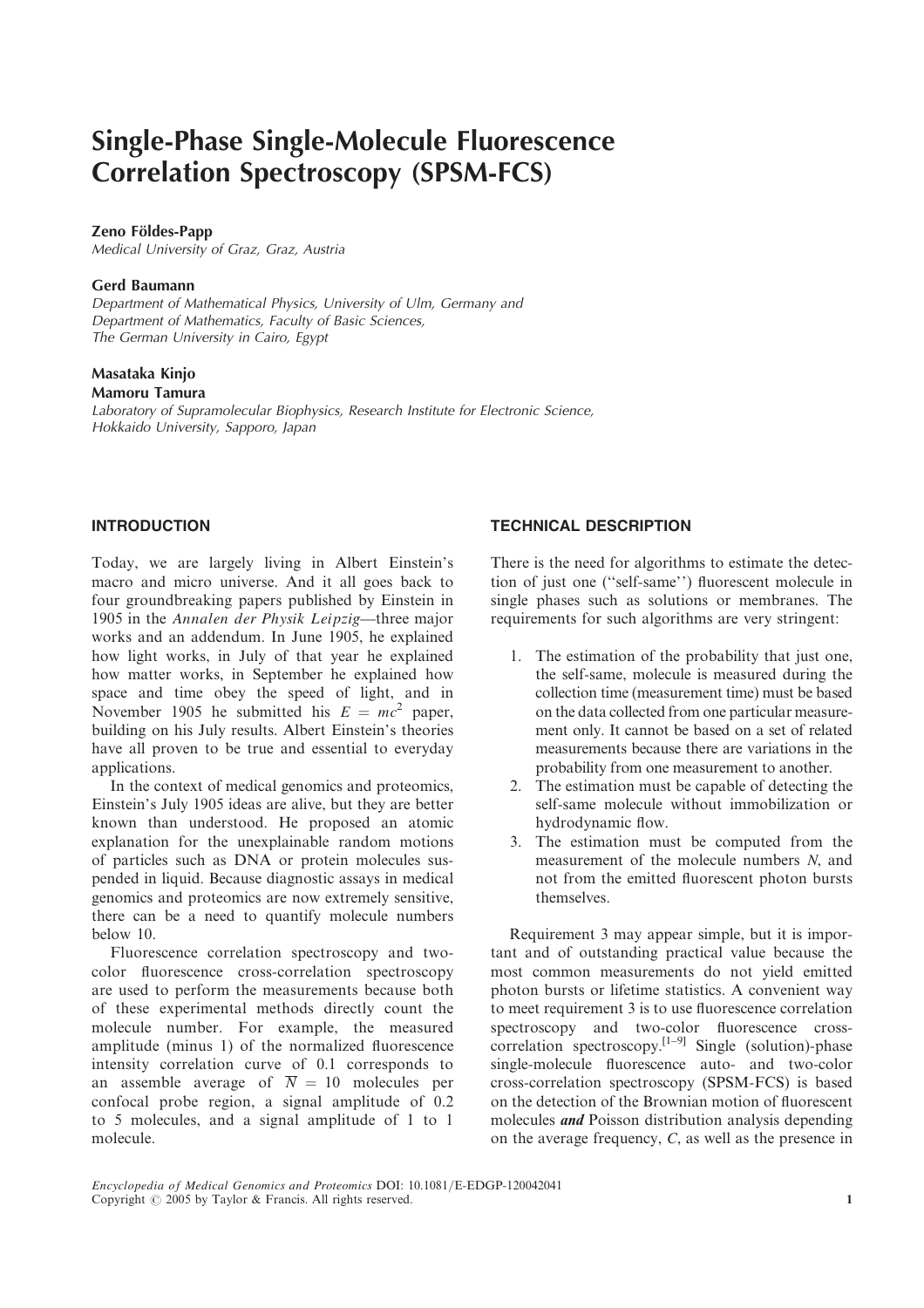the very tiny detection volume of a single fluorescent molecule, on the molar concentration,  $c<sub>m</sub>$ , of the bulk phase (e.g., solution), and on a specified molar bulk concentration,  $c_m^*$ , below which a probabilistic assignment is meaningful.

## THE SELF-SAME MOLECULE LIKELIHOOD ESTIMATORS

#### The General Case

We have previously proposed the general case of the self-same molecule likelihood estimator, i.e., the Eq.  $(11)$  in Ref.<sup>[1]</sup>, which fits the three requirements:

$$
P\left(\bigcap_{i=1}^{2} A_i\right) = 1 - \prod_{i=1}^{2} P(A_i)
$$
  
= 1 - P<sub>1</sub> \cdot P(\xi \le q < +\infty) (1)

This self-same molecule likelihood estimator  $P\left(\overline{\bigcap_{i=1}^{2} A_i}\right)$  gives the probability for the independent events of finding (arrival of) a single fluorescent molecule  $(A_1)$  in the confocal detection/observation volume (confocal probe region) and of moving (departure) of this single fluorescent molecule  $(A_2)$  over a fixed distance (lower limit  $\xi$ ).  $P_1$  is the measured probability of finding a single fluorescent molecule in the detection volume and  $P(\xi \le q < +\infty)$  is the frequency distribution of the diffusive spreading for the same single molecule. The measured dimensions of the detection volume, e.g., the focus of the excitation laser beams, give the lower limit of distance  $\xi$ . There is in fact an entire family of valid likelihood estimators of the same structure as Eq. (1), although they may differ with respect to the properties of  $P(\xi \le q < +\infty)$ . Finding the most suitable estimator to use is still an interesting field of investigation.

From Eq. (1), it is evident that the probability distribution of finding a single fluorescent molecule in the probe region is of paramount importance. The random molecule fluctuations make it possible to assign a probabilistic value to such a property in the detection volume of a bulk phase below a specified (''critical'') molar concentration  $c_m^*$  of that bulk phase. Our analysis is straightforward and profound.<sup>[2,3]</sup> We say that if, in the absence of a macroscopic concentration gradient, the specific fluorescent molecules tend to a stable uniform steady state in the bulk phase, then the numbers of the molecules (events) are Poisson-distributed in the unit volume of detection as follows. We record the absolute number of events X occurring in an interval of time  $T$  (infinite number of periods of  $T$  units of time). The events  $(y)$  happen with a constant detection probability  $\Pi$  per unit time.  $\Pi$  is related to molecular properties of the fluorescent molecule and to instrumental parameters of the measuring device. Finally, we represent the SPSM-FCS experiment by a probability ("observable") that  $\chi$  events take place in the interval  $T^{[3]}$ 

$$
P(X \le \chi; \Pi \cdot T = C)
$$
  
=  $\int_{0}^{T} \Pi \cdot e^{-\Pi \cdot t_0} \cdot \frac{1}{(\chi - 1)!} \cdot \Pi^{\chi - 1} \cdot (T - t_0)^{\chi - 1}$   
 $\times e^{-\Pi \cdot (T - t_0)} dt_0 = \left(\frac{(\Pi \cdot T)^{\chi}}{\chi!}\right) \cdot e^{-\Pi \cdot T}$  (2)

 $\Pi$   $\cdot$  *T* is the average number of specific fluorescent molecules in the unit detection volume  $\Delta V$ , meaning the mean value of  $\chi$ . The value  $\chi$  is always a small integer, e.g.,  $\chi = 1$  in Fig. 1. Now, we use C to denote the (true) mean value of the population of specific fluorescent molecules (the average molecule number) in the confocal femtoliter and less detection volume and summarize our approach by $[1-3]$ 

$$
P(X \leq \chi; C) = P_{\chi} = \frac{C^{\chi} \cdot e^{-C}}{\chi!}
$$
 (3)

We have so established this novel, condensed, timeaveraged Poisson-distributed relationship, represented by the above equation.

The average molar concentration of other molecules of the same kind in the bulk phase is  $c_m \equiv$  $C/(N_A \cdot \Delta V) \cong N/(N_A \cdot \Delta V)$  under the experimental conditions  $C \ll e^{-c}$  with  $N_A$  as Avogadro's num-<br>her of 6.023  $\times$  10<sup>23</sup> mol<sup>-1</sup> and AV the detection ber of  $6.023 \times 10^{23}$  mol<sup>-1</sup>, and  $\Delta V$  the detection<br>volume <sup>[2]</sup> Hence the probability *P*, that the detection volume.<sup>[2]</sup> Hence, the probability  $P_1$  that the detection volume contains a single (specific) fluorescent molecule,  $\chi = 1$ , is according to Eq. (3).

$$
\ln \{N = P(X = 1, \Pi \cdot T = C)\}
$$
  
= 
$$
\ln \{N = P_1\} = \ln C - C
$$
 (criterion 1)  
(4)

and the probability  $P_2$  that the detection volume contains two (specific) fluorescent molecule,  $\chi = 2$ , reads

$$
\ln \{ P(X = 2, \Pi \cdot T = C) \}
$$
  
= 
$$
\ln \{ P_2 \} = 2 \cdot \ln C - \ln 2 - C
$$
 (criterion 2) (5)

The second criterion [Eq. (5)] now describes the ''analytical sensitivity'' that the detection volume contains ''a single fluorescent molecule.'' As previously shown in Table 1 of Ref.<sup>[2]</sup>, it was experimentally confirmed that the Poisson probability  $P_1$  for the measured occurrence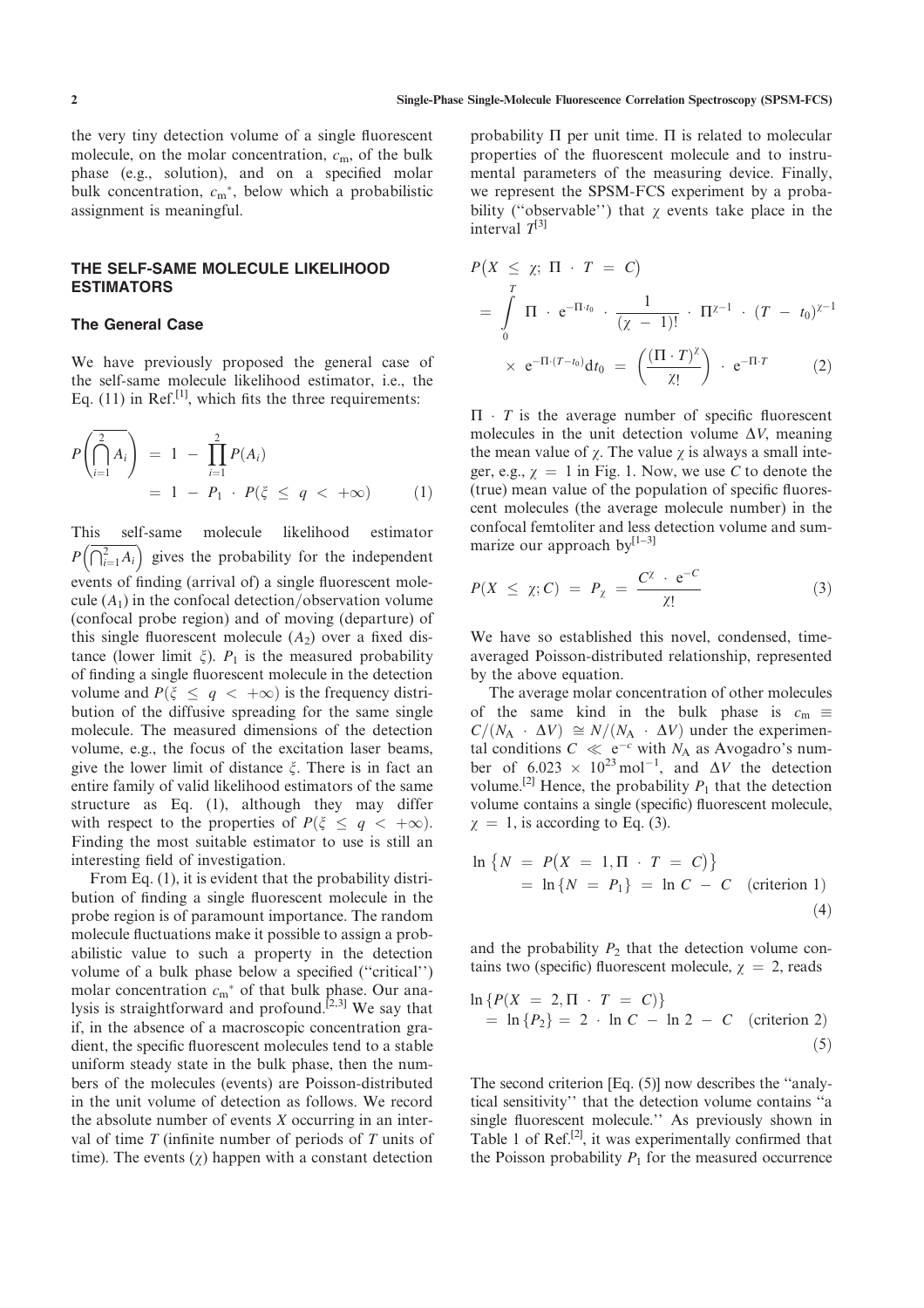

Fig. 1 Fluorescence correlation spectroscopy and two-color fluorescence cross-correlation spectroscopy detect the random Brownian motion of fluorescent molecules in a probe region of about  $0.2 \text{ ft}$   $(0.2 \times 10^{-15} \text{ L})$  and less within the sample. The green fluorescent molecules, e.g. rhodamine green, diffuse in and out of the focal plane and thereby cause fluctuations in the fluorescence intensity. The process occurs, for example, with the natural frequency of  $k = \frac{P(X \le 1; C = \Pi \cdot T) = P_1 = N}{\tau_{diff}} = \frac{0.0085}{26 \cdot 10^{-6} [\text{sec}]} = 326.92 [\text{sec}^{-1}]$ . All parameters on the right hand side are measured by the (normalized) fluorescence intensity correlation curve.<sup>[4]</sup>  $k$  is the time constant of the mean value and the variance of the reentry probabilities  $p_n(t)$ .<sup>[13]</sup> Thus, the self-same molecule reenters the probe region 326.92 times per second. The portion of no meaningful re-entries that do not result in a useful burst size is  $1 - 0.0085 = 0.9915$ , i.e.,  $99.15\%$ .<sup>[13]</sup> With the derived fraction of meaningful reentries, we obtain the meaningful time  $T_m$  Eq. (11), which is 3.06 ms under the experimental conditions.<sup>[13]</sup> For the individual complexed. Molecule of an autobody target in serum, the meaningful time  $T<sub>m</sub>$  is 19.36 ms under the experimental conditions given in the main text.<sup>[13]</sup> (View this art in color at www.dekker.com.)

of a single-molecule event is  $P_1 = N \cong C$  under the experimental conditions  $C \ll e^{-C}$ .<br>Taken together, the main differ

Taken together, the main difference to other Poisson analyses in the literature, e.g., Ref.<sup>[10]</sup>, is that the final expressions [Eqs.  $(3)$ – $(5)$ ] no longer contain the detection probability  $\Pi$ . It cancelled out. The use of the expressions for single-molecule experiments depends on a specified molar bulk concentration  $c_m^*$ (''critical'' concentration) at which the probabilistic assignment is meaningful.  $c_m^*$  is about 1 nM for a detection volume of about  $0.2 \text{ fl } (0.2 \times 10^{-15} \text{ L})$ . With the equation [Eq. (1)], we have developed an estimator the equation [Eq. (1)], we have developed an estimator that takes symmetries of the probe region explicitly into account.

#### THE SPECIAL CASE

The self-same molecule likelihood estimator [Eq. (1)] is considered for an instantaneous line source with radial diffusion in an axially symmetric cylindrical coordinate system of the three-dimensional confocal probe region.<sup>[1-8]</sup> In practical applications, it is easier and faster to use the approximation of the symmetry of the confocal detection volume. In this case, the estimator is of a straightforward analytical form [Eq. (10a)] that can be easily used by an experimenter who is not familiar with the physics and mathematics behind the formulas.

In three dimensions, Cartesian coordinates are the rectangular coordinates  $(x, y, z)$ . An alternative is cylindrical polars, which involve  $q$ ,  $\phi$ , and z, as shown in Fig. 2. We note that q and  $\phi$  exactly correspond to the polar coordinates in the two-dimensional polar case to describe points in the  $x-y$  plane, with z being simply added. Therefore, the z-axis will also be used to describe the diffusion along a membrane by the same q and  $\phi$  in two-dimensional planes (sections) of this membrane. The relationships between the two sets of coordinates are

$$
\begin{aligned}\nx &= q \cdot \cos \phi \\
y &= q \cdot \sin \phi\n\end{aligned}\n\left\{\n\begin{aligned}\nq &= \sqrt{x^2 + y^2} \\
\tan \phi &= \frac{y}{x} \\
z &= z \\
dx dy &= q dq d\phi\n\end{aligned}\n\right\} (6)
$$

 $q$  is the distance of the projection of the threedimensional space point into the  $x-y$  plane, rather than that from the origin as in spherical polars. Which coordinate system is more appropriate depends on the nature of the problem and its symmetries. The three-dimensional confocal detection volume is schematically depicted in Fig. 1. In good approximation, it is cylindrically symmetric rather than spherically symmetric. Therefore, we are motivated to use cylindrical polars. We further assume isotropic media in good approximation, where diffusion properties are not different in different directions.

In terms of cylindrical polars  $q$ ,  $\phi$ , and z for an volume element of a cylinder with sides  $dq$ ,  $q \cdot d\phi$ and  $dz$  and radial diffusion in space (Fig. 1), the diffusion equation for a single molecule becomes $^{[4]}$ 

$$
\frac{\partial n}{\partial t} = D \cdot \left( \frac{\partial^2 n}{\partial q^2} + \frac{1}{q} \cdot \frac{\partial n}{\partial q} \right) \tag{7}
$$

where  $n$  is the density function of a single fluorescent molecule,  $D$  is simply the diffusivity or the diffusion coefficient, and  $q = \sqrt{x^2 + y^2}$  is measured from its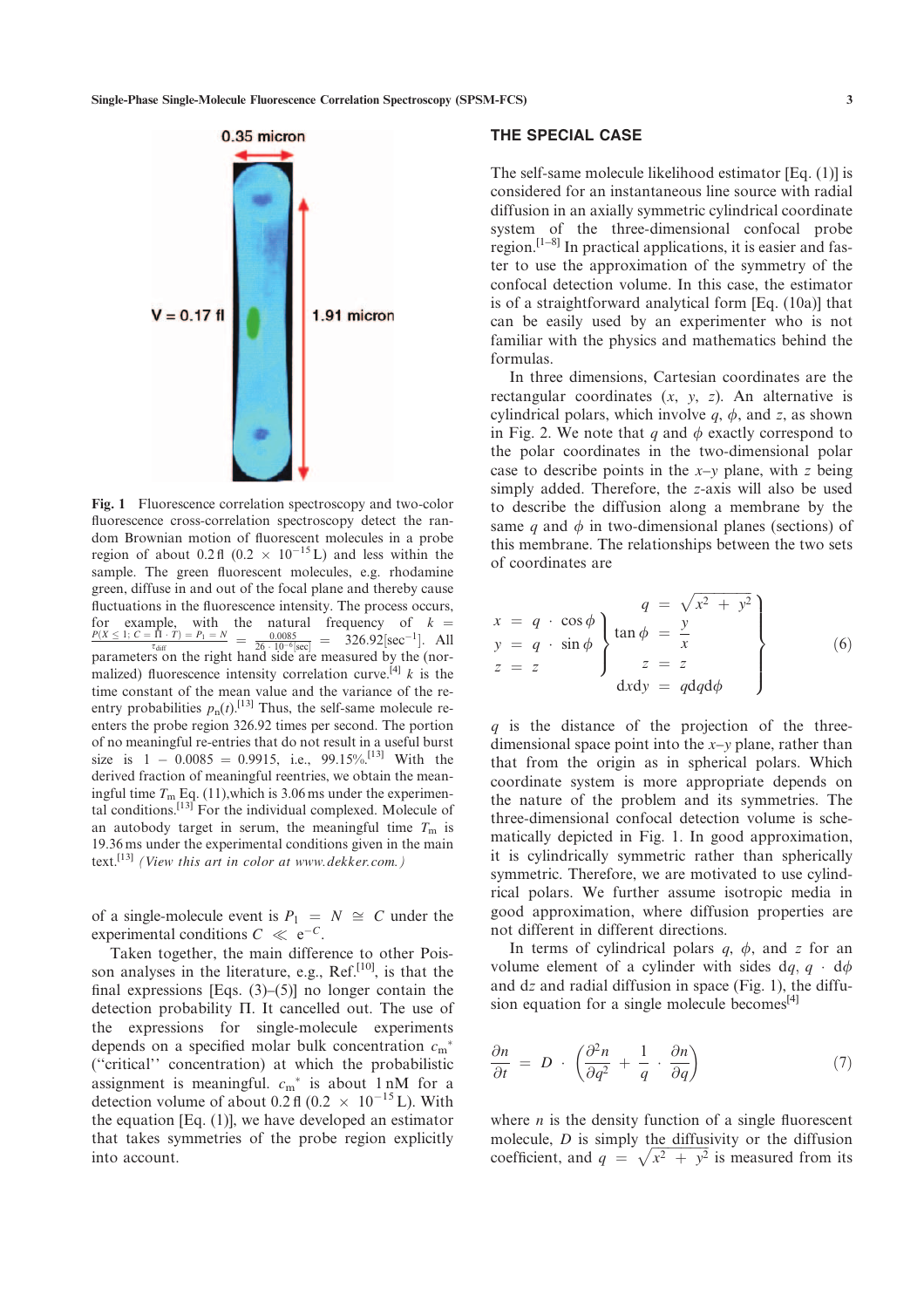

Fig. 2 The single molecule  $P$  in three dimensions has cylindrically polar coordinates  $(q, \phi, z)$ . Q is the foot of the perpendicular from the single molecule P into the focal  $x-y$ plane of the detection/observation volume.  $\phi$  is the angle between  $0Q$  and the x-axis. q is the length of  $0Q$ .

origin at  $q = 0$ . The density function of a single fluorescent molecule is then a function of the radius  $q$  and the time  $t$  only<sup>[1,4]</sup>

$$
n(q,t) = \frac{1}{4\pi Dt} \cdot \exp\left\{-\frac{q^2}{4Dt}\right\} \tag{8}
$$

Hence, the probability  $P(\xi \le q < +\infty)$  that a fluorescent molecule is outside a boundary  $q = \xi(t)$ at time  $t$ , meaning outside the lower limit of distance  $\xi$ , is given by integration over the radial distance  $q^{[1,4]}$ 

$$
P(\xi \le q < +\infty) = P(\xi) = \frac{1}{2\pi} \cdot \exp\left\{-\frac{\xi^2}{4Dt}\right\}.
$$
\n(9)

With equation [Eq.  $(9)$ ], the special case of the novel selfsame molecule likelihood estimators  $P(\bigcap_{i=1}^2 A_i)$  is  $\left[1,4\right]$ 

$$
P\left(\bigcap_{i=1}^{2} A_{i}\right) = 1 - P_{1} \cdot P(\xi \le q < +\infty)
$$
  
=  $1 - \frac{N}{2\pi} \cdot \exp\left\{-\frac{\xi^{2}}{4Dt}\right\}$  (criterion 3) (10a)

Here  $N$  is criterion 1 [Eq. (4)] and is measured, for example, by counting the molecule number per confocal probe region with fluorescence techniques such as fluorescence correlation spectroscopy. First criteria 1 and 2 must be fulfilled, and then criterion 3 can be used. All quantities on the right hand side of criterion 3 [Eq. (10a)] are obtained by the experiment, e.g., by SPSM-FCS.

## HOW TO USE THE SELF-SAME MOLECULE LIKELIHOOD ESTIMATOR

The Poisson probability  $N < 1$  with  $P_1 = N \approx 0.14$ of finding a single two-color molecule complex was observed in solution.[5] The Poisson probability of finding two two-color molecule complexes is about 1% and can be neglected. The average diffusion coefficient of the molecule complex was experimentally determined with  $D = (\omega_{x,y;\text{blue}}^2 + \omega_{x,y;\text{red}}^2)/8$   $\tau_{\text{gr}} =$  $4.5 \times 10^{-12} \text{m}^2/\text{sec}^{5}$  The measurement times were kept at 60 sec. The novel quantity  $P(A_1 \cap A_2)$ was determined to be  $\frac{N}{2 \cdot \pi} \cdot \exp \left\{-\frac{\xi^2}{4Dt}\right\} = \frac{0.14}{2 \cdot \pi}$  $4Dt \int$   $-2 \cdot \pi$  $\exp \left\{ -\frac{(0.159 \cdot 10^{-6})^2 [\text{m}^2]}{4 \cdot 4.5 \cdot 10^{-12} [\text{m}^2/\text{sec}] \cdot 6} \right\}$  $\frac{(0.159 \cdot 10^{-9})^2 \text{ [m}^2}{4 \cdot 4.5 \cdot 10^{-12} \text{ [m}^2/\text{sec}^3]} = 22.28 \times 10^{-3}, \text{ where}$  $\xi = \omega_{x,y;\text{blue}} = 0.159 \,\text{\mu m}$ . Hence, the probability that the same large immune complex is measured under the given experimental reaction conditions,  $i_s$  is  $1 - 0.02228 = 0.97772$ . Just one individual complexed molecule of an autoantibody target in serum was assayed with a confidence of about 97.8%,<sup>[5]</sup> but the value does not describe the meaningful time  $T<sub>m</sub>$ that one can study the self-same molecule; see legend to Fig. 1 and the Eq.  $(11)$  which is found/derived in Ref.<sup>[13]</sup> for the first time.

A change in the symmetry of the confocal detection volume, e.g., by a ''cellular'' distortion, would change the calculation. For an additional angular integration of  $n(q, \phi, t)$  in the above example, the calculation result means that the probability within the angular range  $0 \leq \phi \leq 2\pi$  (Fig. 2) is equally distributed, and therefore it is not subject to changes with a confidence of 86.0%. However, the measurements do not permit any angle resolution. The same reasoning holds true along the z-axis of the given confocal detection volume with the probability of about  $99.\overline{9}\%$ , where  $2 \cdot \omega_z$ /unit =  $2 \dot{\omega}_z = 1.91 \times 10^{-6}$  is a ratio and<br>equals the double numerical value of the extracted  $\omega$ . equals the double numerical value of the extracted  $\omega_z$ at a given size of the confocal femtoliter and less probe region (Fig. 1). But in fact, the cylindrical polars are more appropriate to consider the diffusive rate for a molecule that does not begin at the origin  $(x, y, z)$  $z$ ) = 0. If a molecule is near the upper or lower edge of the confocal probe region in the beginning of its diffusive spreading, i.e.,  $z \neq 0$  in Figs. 1 and 2, it is also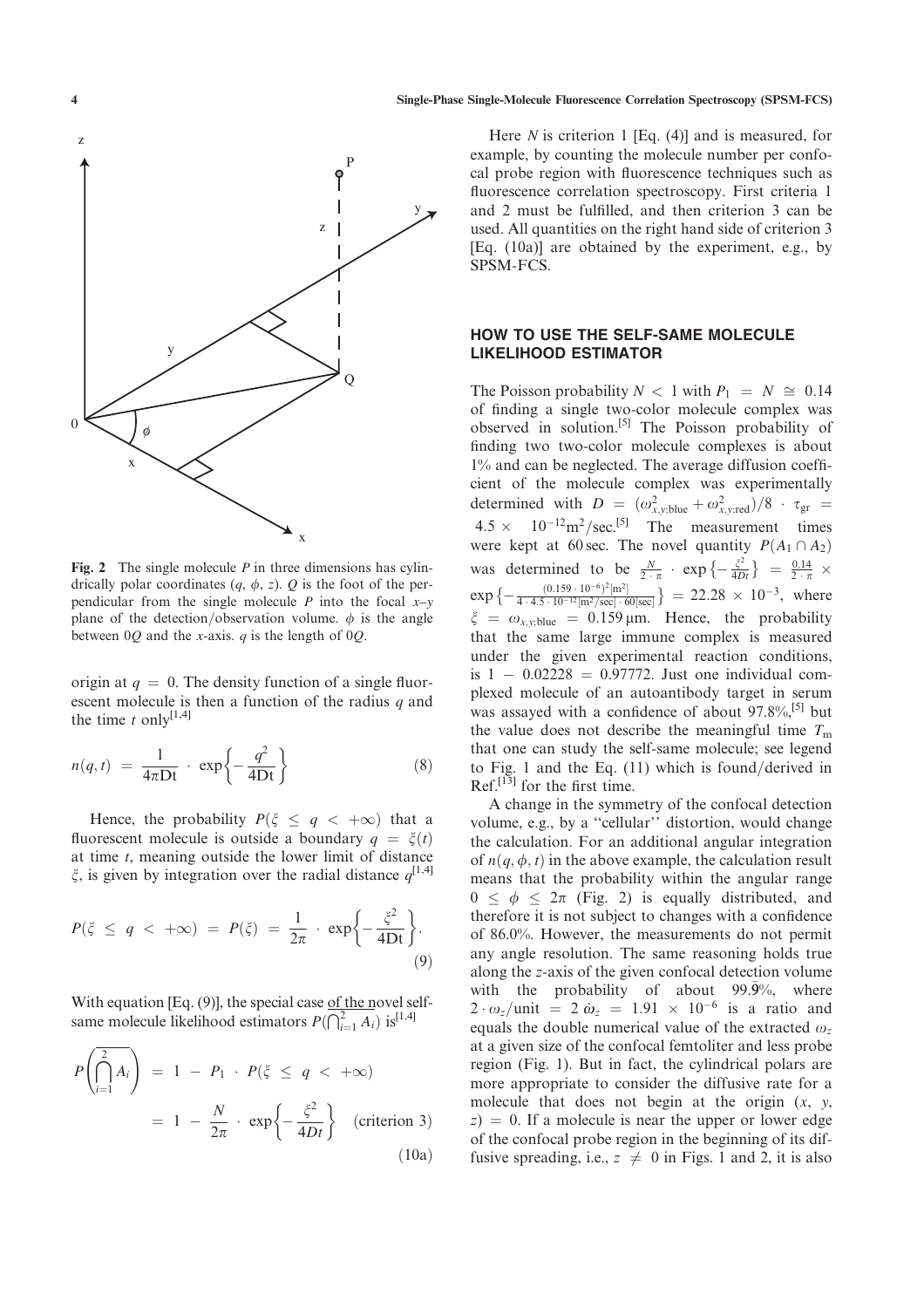estimators  $0 \leq P(\bigcap_{i=1}^{2} A_i) \leq 1$  is asserted.  $P \left( \bigcap^2 \right)$  $i=1$  $\left(\bigcap_{i=1}^{n} A_i\right)$  $= 1 - P_1 \cdot P(\xi \le q < +\infty)$  $= 1 - P_1 \cdot \int_{\dot{z}_1}^{\dot{z}_2}$  $\dot{z}_1$ <sup>2</sup>  $\int$ <sup>2 $\pi$ </sup> 0  $\int^{+\infty}$  $\int_{q=\xi} n(q,\phi,z,t) \cdot q dq d\phi dz,$  $= 1 - P_1 \cdot \int_{\dot{z}_1}^{\dot{z}_2}$  $\dot{z}_1$ <sup>2</sup>  $\int$ <sup>2 $\pi$ </sup> 0  $\int^{+\infty}$  $\int_{q=\xi} n(q, \phi, z, t) \mathrm{d}x \mathrm{d}y \mathrm{d}z.$  $(10b)$ 

During measurement times  $T$ , reentries of a single molecule in the probe region are given rise to fluctuation phenomena, such as molecule number fluctuations at the single-molecule level. The concentration dependence of the meaningful time  $T_{\text{m}}$  (Ref.<sup>[13]</sup>) that one can study bimolecular reactions of the self-same molecule in the probe region is first found in Ref.<sup>[13]</sup>.

$$
T_m = \frac{\tau_{diff}}{c_m N_A \Delta V \cdot exp\{-c_m N_A \Delta V\}} \quad (criterion 4)
$$
\n(11)

The criterion 4 specifies the time parameter  $t$  in criterion 3 [Eq. (10a)]. The experiments performed so far in Ref.<sup>[2-8]</sup> and the theory are consistent with the assumptions made.

#### **SPECIFICITY**

The developed algorithms make it possible to distinguish between the observation of single molecules one by one and the observation of just one, the selfsame, individual molecule at a time, without immobilization, photon count statistics, or hydrodynamic flow. The observation of an individual, complex biological molecule in its natural environment is also possible over extended periods of time.<sup>[13]</sup> Progress in genomic, immunogenomic, and proteomic testing first means sharpening the specificity.

#### **SENSITIVITY**

The results demonstrate that single-molecule analytical sensitivity is essential for accurate molecule number quantification at the ''single-molecule level.'' If single-molecule sensitivity is not achieved, an unambiguous and/or incorrect molecule number determination may result.[8] The higher the sensitivity of an assay, i.e., the lower the measured N value with  $N < 1$ , the better the performance of the confocal fluctuation measurements. This can be achieved by reducing the size of the detection volume/probe region (see Eq. (11) and Ref.<sup>[13]</sup>). A 200-fold increase in sensitivity was obtained as compared to the conventional ELISAs on solid phase.<sup>[5]</sup>

## **REPRODUCIBILITY**

With these developed self-same molecule likelihood estimators, as with other statistical analyses, a sufficient number of replicate measurements are required to achieve reasonably good accuracy. SPSM-FCS provides the experimental platform to perform highthroughput measurements and the sensitivity necessary for single-molecule detection and identification in medical genomics and proteomics.[3]

# LIMITS

According to the Polya theorem, $[11]$  the probability of ultimate return to the starting point for any individual molecule (lattice) is 1 in one dimension and two dimensions and less than 1 in three or more dimensions.<sup>[11,12]</sup> This is the generalization of ordinary random walks of ''individual molecules'' for studying the distribution of end points. The distribution of any coordinate of the end point of a walk approaches a Gaussian value asymptotically in all dimensions. In addition, the distributions of different Cartesian coordinates  $(x, y, z)$ , rectangular coordinates, of the end point are independent and the distribution of the end point in space is thus spherically symmetrical. Nevertheless, the analytical approach taken with the special case of the novel self-same molecule likelihood estimators is very useful if we do not proceed to the infinitive limit of collection time  $(t \rightarrow \infty)$ , i.e., if we restrict ourselves to finite measurement times as demonstrated in this entry and the related original articles<sup>[1–9]</sup> (Földes-Papp, Personal communication). The smaller the measured experimental N value with  $N < 1$ , the more likely is the condition for the self-same single-molecule regime.

#### CLINICAL APPLICATIONS

A number of instrumentation challenges, collateral developments in chemistry and biochemistry, and new strategies for the investigation of complex biological molecules are needed to carry out single-molecule studies in complex chemical and biological environments. The main outcome of the experiments summarized in the section titled ''How to Use the Self-Same Molecule Likelihood Estimator'' is that an individual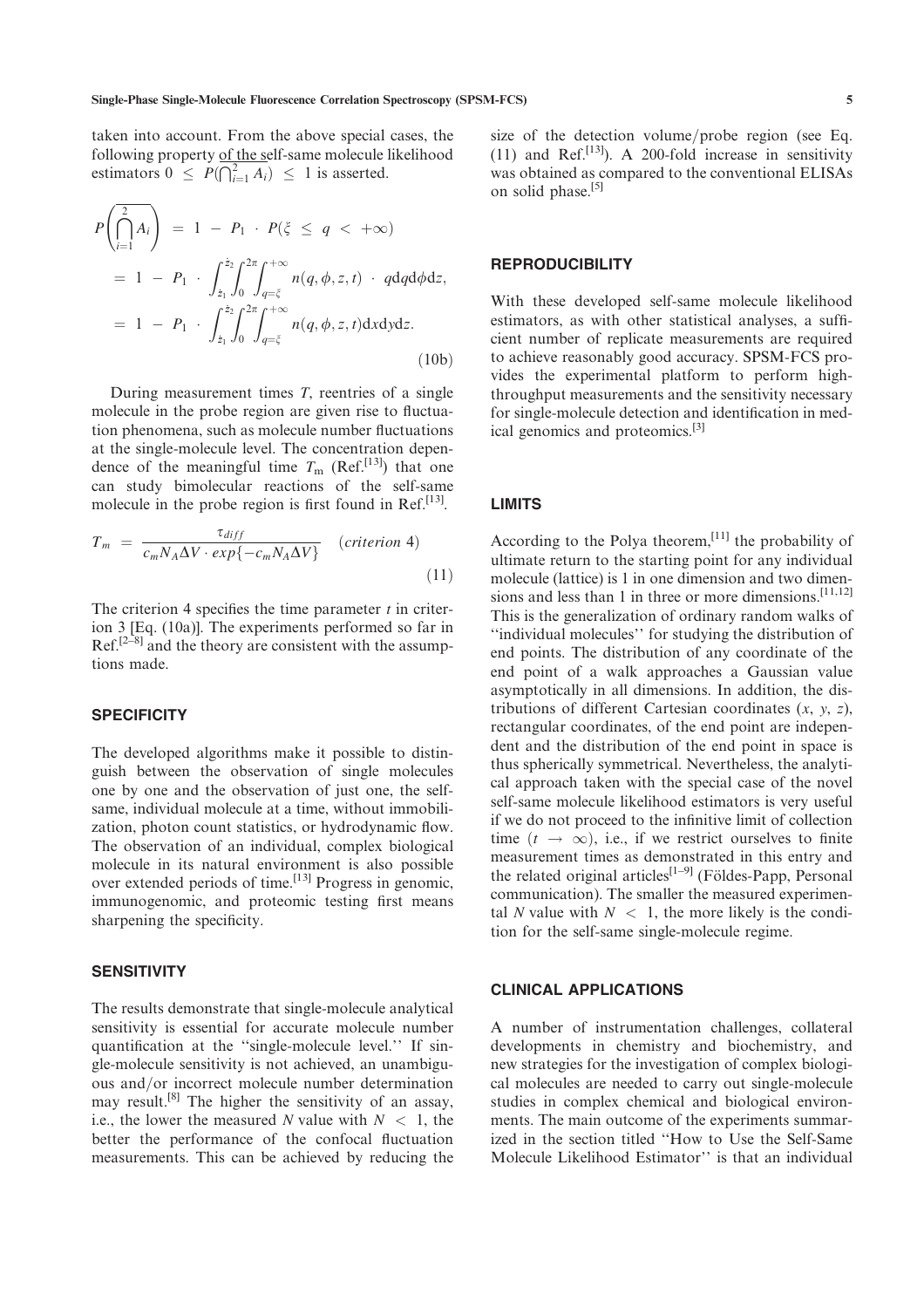two-color molecule complex, consisting of green-tagged antigens, sandwiched autoantibodies, and red-tagged detecting antibodies, is observed. The meaningful time  $T<sub>m</sub>(Eq.11)$  describes the time that one can study the individual, self-same molecule.<sup>[13]</sup> The detection is improved by two orders of magnitude over conventional state-of-the-art ELISAs. It allows analysis of smallest amounts of biomolecules that are difficult to handle experimentally. The results point toward functional dose–response curves on the expected heterogeneity of the reaction behavior of individual biomolecules in medical proteomics.[5] To get the next self-same fluorescent molecule, the position of the confocal probe region within the sample is moved, for example, by the joystick.

Single-molecule fluorescence methods enable a new class of nucleic acid assays that are not possible with PCR-driven methods.<sup>[7]</sup> The novel experimental strategy of disease gene identification with unamplified double-stranded genomic target DNA in solution has been shown for the first time.<sup>[7]</sup> It dramatically improves statistical accuracy and accelerates genotyping with bilabeled nonlinear probe oligodeoxyribonucleotides (molecular beacon superquencher probes) in a homogeneous assay format. The data will enable a distinction at the single-molecule level between underlying haplotype pairs and, ultimately, between ''high risk'' and ''low risk'' alleles at femtomolar allele concentrations and less without amplification or transcription. Potentially any nucleic acid molecule is a target for study and clinical application. This work will encourage others to apply single-molecule fluorescence methods to genomic analyses.

Single (solution)-phase single-molecule fluorescence auto- and two-color cross-correlation spectroscopy can be used for proteomics, nucleomics, glycomics, and epigenomics, providing direct information about molecular interactions of freely diffusing target molecules, such as aptamer–protein interactions, protein–protein interactions, and peptide antibody mimetic (PAM)– protein interactions.<sup>[3,9]</sup> Further, SPSM-FCS can be a solution of limitations of microarray-chip-based platforms.[9] It offers a panel of tools for this research field in biology, medicine, and pharmacology. $[3,9]$  The selfsame molecule likelihood estimators are an enhanced tool for the rapid finding of appropriate experimental conditions to perform measurements with just one molecule.

## **CONCLUSIONS**

The theory is mainly based on two facts: i) the existence of a continuity equation and ii) the existence of a probability current.<sup>[4]</sup> Probabilistic models are of great value in the description of single molecules but their ultimate justification rests on approximations

and experimental studies. This new development may lead to a clarification of concepts used in widely different fields of medical genomics and proteomics such as biochemistry, molecular biology, and immunology. In all these fields, we find again and again the same questions: what is the meaning of single-molecule approaches? Are they just another tool? Can we be sure of measuring just one molecule, i.e., the self-same molecule?

# ACKNOWLEDGMENT

This article was originally part of the lecture given by Zeno Földes-Papp at the symposium "Single-Molecule Detection and Spectroscopy: A 15-Year Perspective'' at the PITTCON 2005 Conference, February 27- March 4, 2005 held in Orlando, Florida, U.S.A. Zeno Földes-Papp wants to thank Richard A. Keller, Los Alamos National Laboratory, USA, for discussions and helpful comments on this article.

## **REFERENCES**

- 1. Földes-Papp, Z. Theory of measuring the selfsame single fluorescent molecule in solution suited for studying individual molecular interactions by SPSM-FCS. Pteridines 2002, <sup>13</sup>, 73–82.
- 2. Földes-Papp, Z.; Demel, U.; Tilz, G.P. Ultrasensitive detection and identification of fluorescent molecules by FCS: impact for immunobiology. Proc. Natl. Acad. Sci. U.S.A. 2001, <sup>98</sup> (20), 11509–11514.
- 3. Földes-Papp, Z.; Demel, U.; Domej, W.; Tilz, G.P. A new dimension for the development of fluorescence-based assays in solution: from physical principles of FCS detection to biological applications (assays of single molecules in solution). Exp. Biol. Med. 2002, <sup>227</sup> (5), 291–300.
- Földes-Papp, Z.; Demel, U.; Tilz, G.P. A new concept for ultrasensitive fluorescence measurements of molecules in solution and membrane. 1. Theory and a first application. J. Immunol. Meth. 2004, <sup>286</sup> (1–2), 1–11.
- 5. Földes-Papp, Z.; Demel, U.; Tilz, G.P. A new concept for ultrasensitive fluorescence measurements in solution and membrane. 2. The individual immune molecule. J. Immunol. Meth. 2004, 286 (1–2), 13–20.
- 6. Földes-Papp, Z.; Baumann, G.; Demel, U.; Tilz, G.P. Counting and behavior of an individual fluorescent molecule without hydrodynamic flow, immobilization or photon count statistics. Curr. Pharm. Biotechnol. 2004, <sup>5</sup> (2), 163–172.